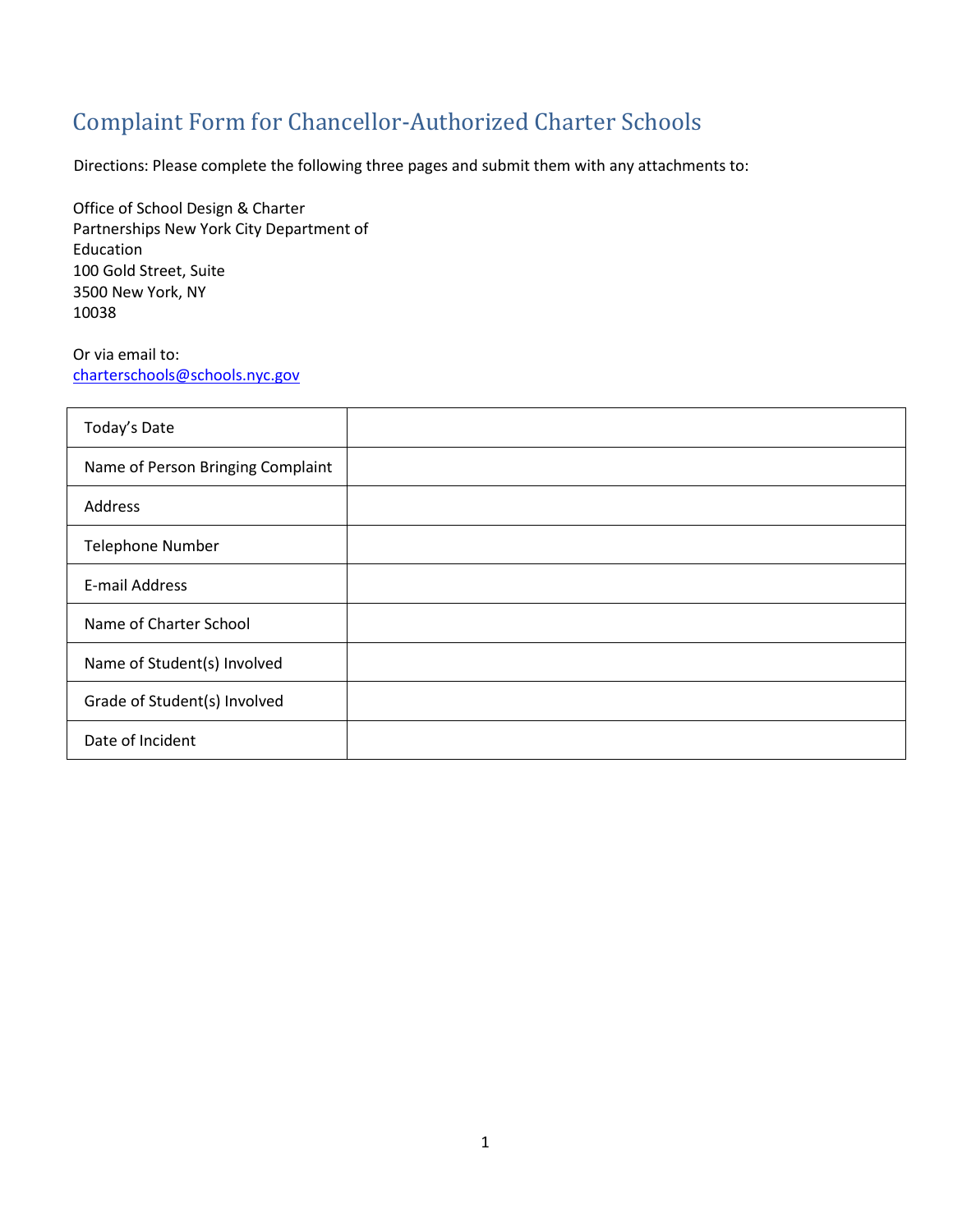## Complaint Form for Chancellor-Authorized Charter Schools (*continued*)

Step 1: Meeting with School Leadership (e.g., Principal, Executive Director, Academic Dean)

| Have you met with school<br>leadership? |  |
|-----------------------------------------|--|
| Date of meeting                         |  |

- 1. Please provide a **detailed statement** of the nature of the complaint, including the law or provision of the charter that you allege has been violated. (Attach extra pages if necessary.)
- 2. Please **attach any correspondence** between you and the school leadership and a written copy of the school leadership's response to your complaint.

| <b>Detailed Statement</b> |  |
|---------------------------|--|
|---------------------------|--|